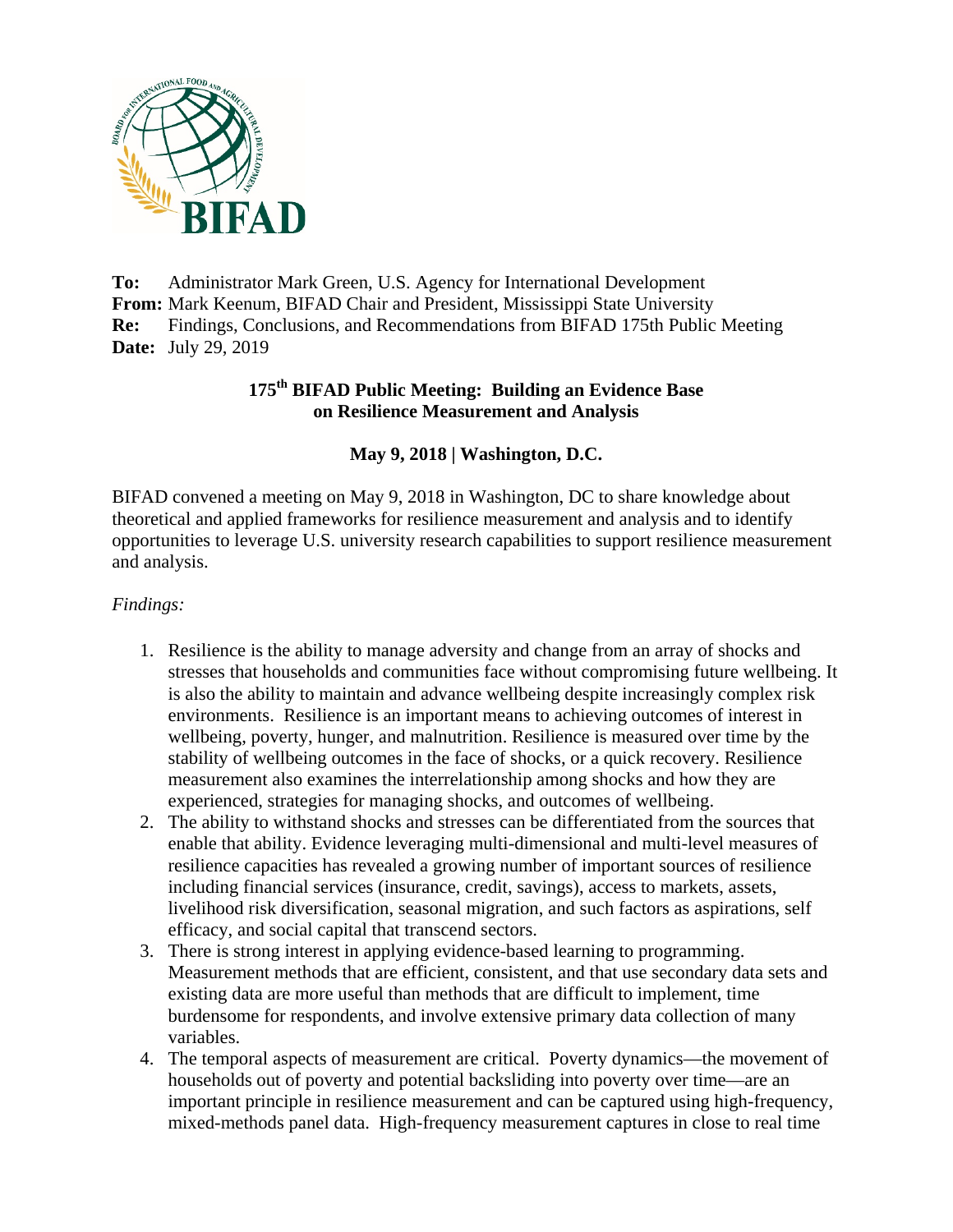the experience of and responses to shock and stress events and the outcomes of those responses on important wellbeing attributes (e.g., agriculture, food security, nutrition, poverty). Dynamic measurement approaches capture more information and are more precise for targeting than static measures, which may miss or underestimate seasonal fluctuations or fail to capture the numerous downstream shocks that may occur after an initial shock, as well as the evolving strategies to respond to those shocks as capital and assets are exhausted.

- 5. Certain index-based measures and analyses of resilience capture multiple, weighted dimensions—adaptive capacity, social safety nets, access to basic services, and assets can be used to estimate household resilience. The findings from index-based methods are more accurate because of their reliance on psychological measurement, can be used to understand causal relationships related to resilience, and can be easily integrated into programmatic efforts. Index-based measures can be used to capture both covariate shocks (e.g., climatic shocks, conflict, and market shocks), as well as more frequent idiosyncratic shocks (e.g., death or illness of a breadwinner) measured at the household level.
- 6. Capturing both objective and subjective experiences is important in resilience measurement. Looking beyond physical assets, psychosocial factors—thoughts, feelings, behaviors, aspirations, and world view—are important subjective experiences in relation to the response to shocks and stresses and are associated with all capacities of resilience. While challenging to capture, psychosocial factors can be measured with reliability and validity and include both universal and culturally defined attributes. Integration of qualitative measures of resilience is critical for the interpretation of quantitative measures of resilience.
- 7. Sensitivity to contextual factors is an important consideration in resilience measurement. For example, there are important implications for resilience measurement in conflictaffected populations, and additional research is needed to fully elucidate these relationships. While some evidence suggests that interventions to increase security can have indirect effects on household resilience, other evidence suggests that, in conflict settings, resilience capacities (e.g., market access, social cohesion, women's empowerment) that have been found to be important in other contexts are not as strongly linked to well-being outcomes in the face of shocks as expected. Evidence from conflict contexts indicates that psychosocial effects of conflict have as great an influence on decision making as direct experiences of conflict; these effects are an important consideration in how exposure to conflict is measured.
- 8. Machine-learning algorithms applied to datasets can be an accurate tool for forecasting (e.g., predicting when and where a conflict or crop pathogen outbreak might occur), for understanding the attributes of households that make them resilient or vulnerable to certain shocks (e.g., droughts, illness), and for precisely targeting households that are most in need. Cost-benefit analytic tools can be used to understand the value for money of resilience programming. Randomized-control trial approaches have been challenging to use in multi-sectoral programming contexts, and quasi-experimental evaluation have been used effectively.

## *Conclusions*:

1. Policy needs should drive resilience measurement. Studies of resilience should be responsive to the empirical demands of the specific policy or program to which